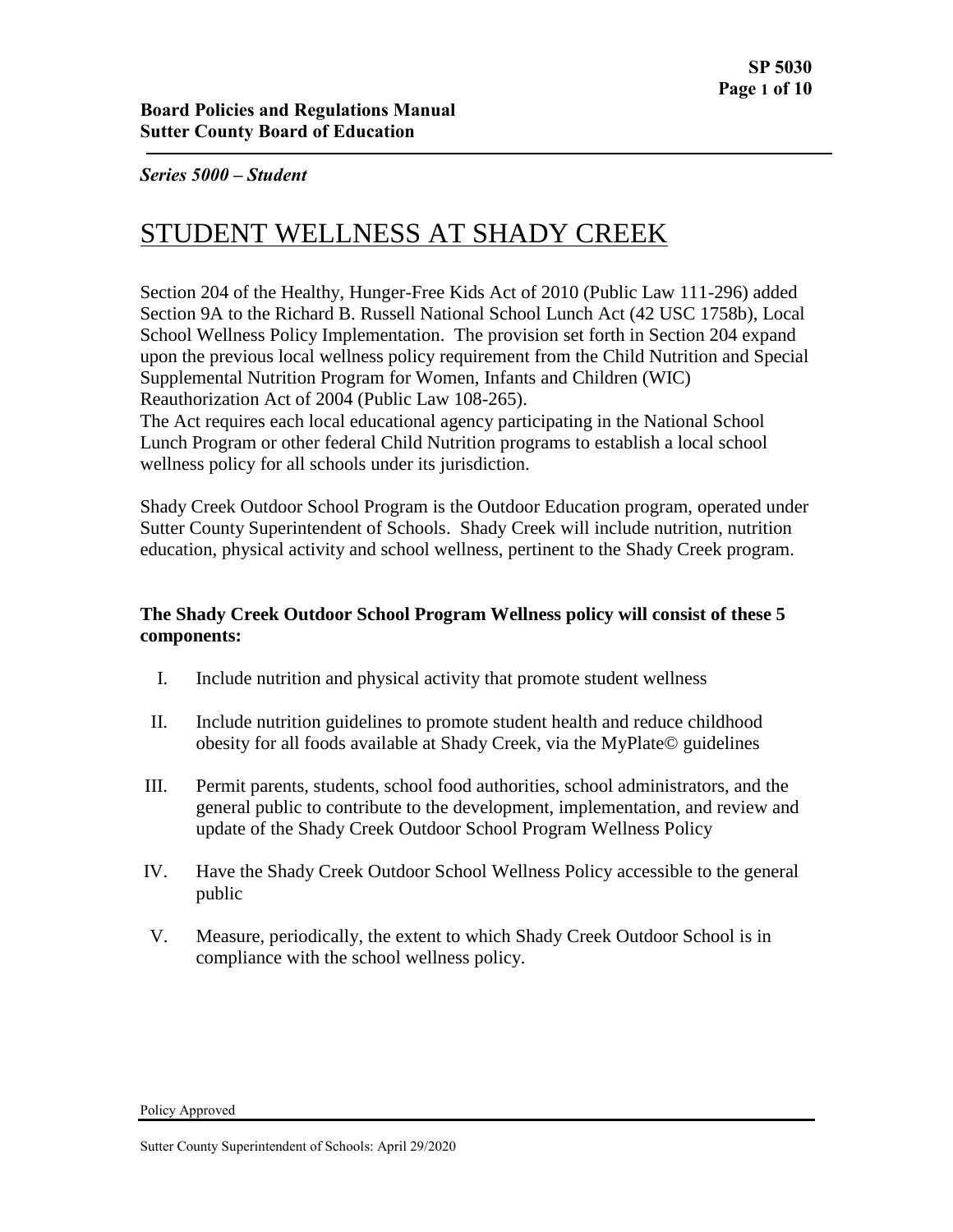# **School Wellness Policy**

# **Shady Creek Outdoor School Program Wellness Policies on Physical Activity and Nutrition**

## **Preamble**

Whereas, children need access to healthful foods and opportunities to be physically active in order to grow, learn and thrive; and

Whereas, good health fosters student attendance and education; and

Whereas, obesity rates have doubled in children and tripled in adolescents over the last two decades, and physical inactivity and excessive calorie intake are the predominant causes of obesity; and

Whereas, heart disease, cancer, stoke, and diabetes are responsible for 2/3's of deaths in the United States and major risk factors for those diseases, including unhealthy eating habits, physical inactivity, and obesity, often are established in childhood; and

Whereas, only 2% of children (2-19) eat a healthy diet consistent with the 5 main recommendations from the U.S. Department of Health and Human Services Dietary Guidelines for Americans; and

Whereas, school districts around the country are facing significant fiscal and scheduling constraints; and

Whereas, community participation is essential to the development and implementation of successful school wellness policies; and

Thus, Shady Creek Outdoor School Program is committed to providing an environment that promotes and protects children's health, well-being, and ability to learn by supporting healthy eating and physical activity. Therefore, it is the policy of Shady Creek Outdoor School Program that: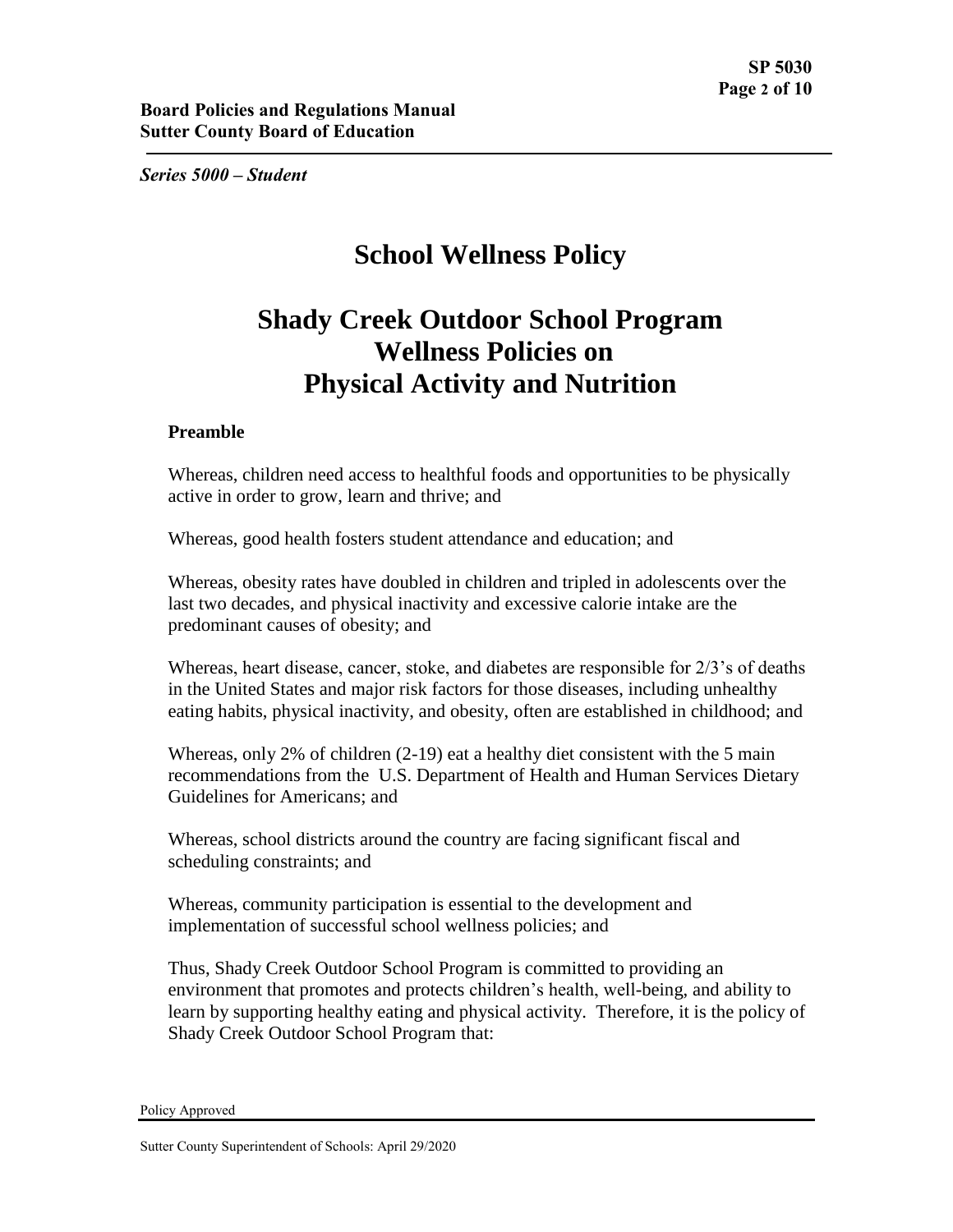- Shady Creek Outdoor School Program will engage food service staff, the Shady Creek Outdoor School Program Administrator, Shady Creek Outdoor School Program visiting nurse, Shady Creek Outdoor School Program staff (interns and naturalists), students, , cabin leaders, teachers and parents in developing, implementing, monitoring, and reviewing nutrition and physical activity policies.
- All students attending Shady Creek Outdoor School Program (grades 5 12) will have opportunities, support, and encouragement to be physically active on a regular basis.
- Foods and beverages served at Shady Creek Outdoor School Program will meet the nutrition recommendations of the *U.S. Dietary Guidelines for Americans*.
- Shady Creek Outdoor School Program food service staff will provide  $5<sup>th</sup>$  and 6<sup>th</sup> grade students and high school cabin leaders with access to a variety of nutritious, and appealing foods that meet the health and nutrition needs of students and cabin leaders: and will provide clean, safe, and pleasant settings and adequate time for students to eat.
- Shady Creek Outdoor School Program will participate in available federal school meal programs (including the School Breakfast Program, National School Lunch Program.
- Shady Creek Outdoor School Program will provide nutrition information and recreational activities to foster lifelong habits of healthy eating and physical activity, and will establish linkages between health education and school meal programs.
- On May 15, 2006, the Governor signed into law SB 144 which enacted the California Retail Food Code (CalCode). With the enactment of CalCode, local enforcement agencies are refocusing their food facility inspections with emphasis on the Centers for Disease Control and Prevention's (CDC) identified foodborne illness risk factors and public health interventions. CalCode is intended to create uniformity and consistency throughout California. We are required, by the USDA, to have 2 food inspections each school year.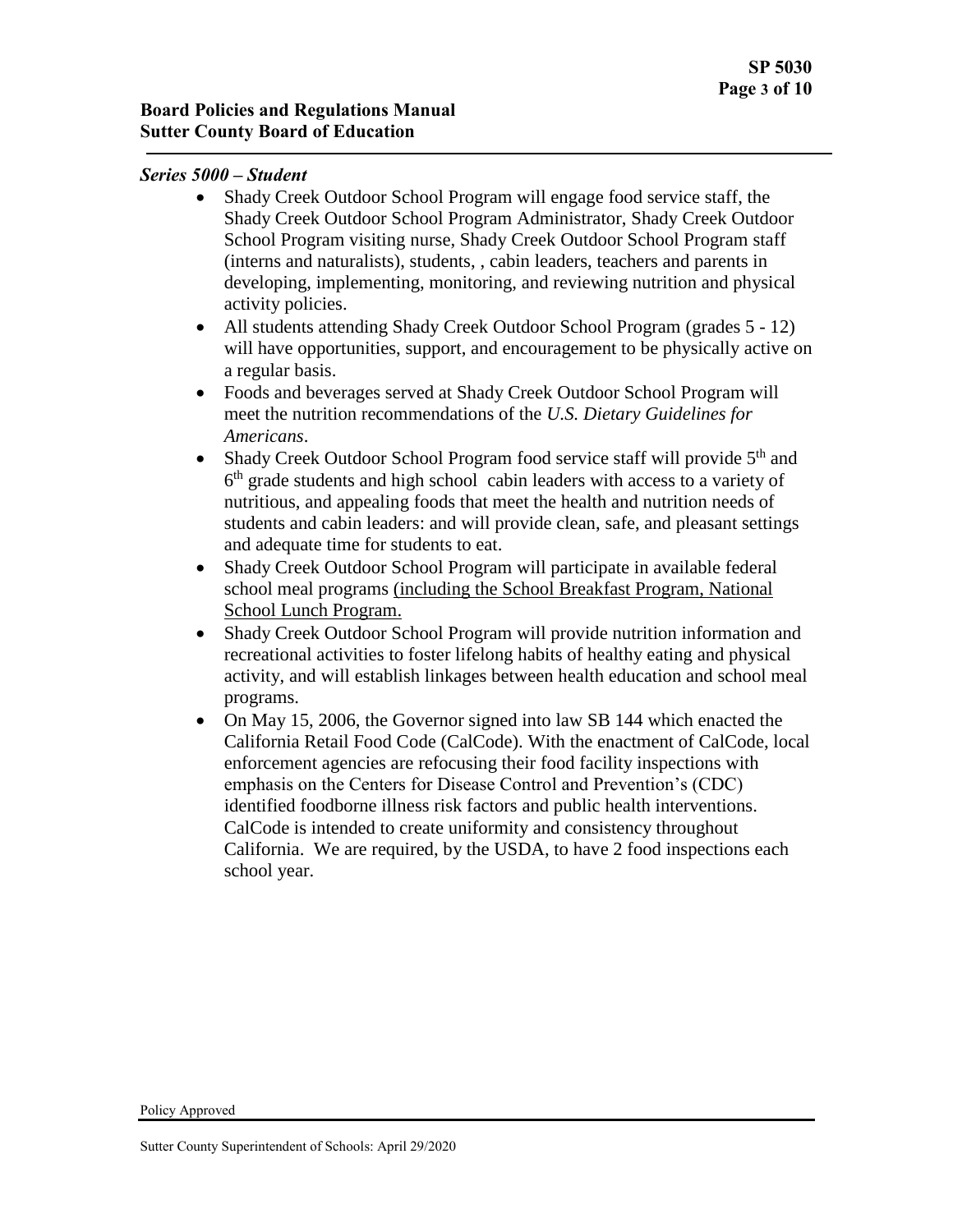## **TO ACHIEVE THESE POLICY GOALS:**

## **I. Shady Creek Outdoor School Program Wellness Policy Committee**

The Shady Creek Outdoor School Program Wellness Policy Committee (as provided in Federal Legislation) will assist in developing, implementing, reviewing, and, as necessary, revising school nutrition and physical activity policies. The committee will serve as the resource for implementing those policies. (A school wellness policy committee consists of a group of individuals representing Shady Creek Outdoor School Program [administrator, lead naturalist, food service, nurse, naturalist, and interns], students and parents, high school students and teachers.)

## **II. Nutrition Quality of Foods and Beverages Served on Campus**

## **School Meals**

Meals served through the National School Lunch and Breakfast Programs will:

- Be appealing and attractive to children;
- Be served in clean and pleasant settings;
- Meet, at a minimum, nutrition requirements established by local, state, and federal statutes and regulations;
- Offer a variety of fruits and vegetables;
- Serve only low-fat 1% or nonfat milk and nutritionally-equivalent non-dairy alternatives (to be defined by USDA); and
- Effective July 1, 2014, the federal regulations require all grains offered in NSLP and SBP to be whole grained rich (WGR). Products that meet the WGR criteria for the school meal programs contain at least 50% whole grain meal and/or flour. The remaining 50% or less of grains, if any, must be enriched. Foods containing between 50-100% whole grain meet the WGR criteria. Schools are not required to offer 100% whole grain products.
- Reduce the intake of sodium by July 1, 2017. SBP  $\leq$ 535mg (grades 6-8) and  $\leq$ 570mg (grades 9-12). For the NSLP  $\leq$ 1035mg (grades 6-8) and ≤1080mg (grades 9-12).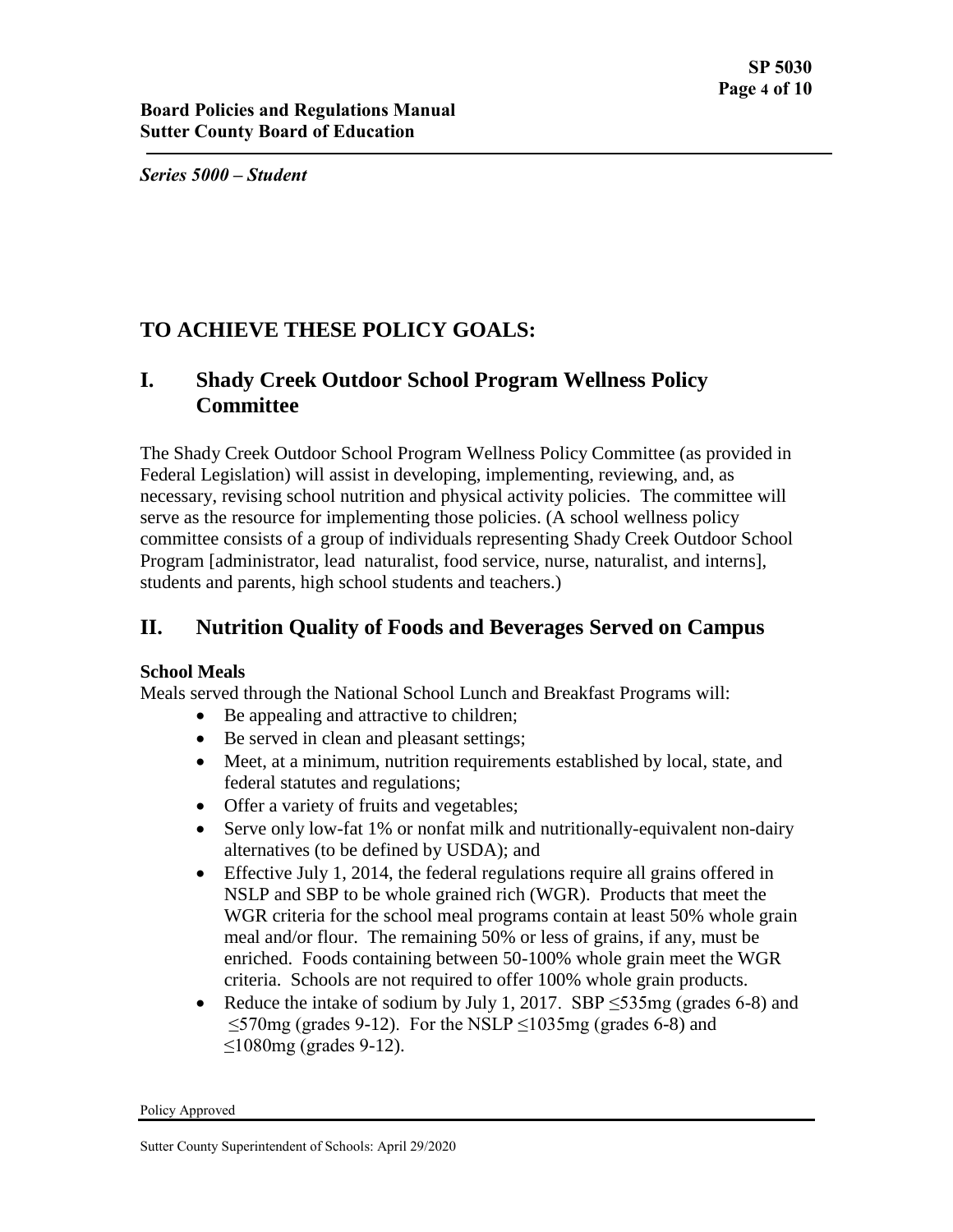Shady Creek Outdoor School Program should engage the SCSOS, Program Director and the Food Service Supervisor, in selecting foods in order to identify new, healthful, and appealing food choices. In addition, Shady Creek Outdoor School Program should share information about the nutritional content of meals with those interested. Such information could be made available on menus, a website, on lodge menu boards, or posters.

## **Free and Reduced-priced Meals**

Shady Creek Outdoor School Program will make every effort to eliminate any social stigma attached to, and prevent the overt identification of students who are eligible for free and reduced-price school meals<sup>1</sup>.

## **Meal Times and Scheduling**

Shady Creek Outdoor School Program, to the extent possible:

- Will provide students with at least 10 minutes to eat after sitting down for breakfast and 20 minutes after sitting down for lunch;
- Will Should schedule meal periods at appropriate times, e.g., lunch should be scheduled between 10 am and 2 pm;
- Will provide students access to hand washing or hand sanitizing before they eat meals or snacks; and
- Will Should take reasonable steps to accommodate the tooth-brushing regimens of students with special oral health needs (e.g., orthodontia or high tooth decay risks).

## **Accomodations for Children with Disabilities in the Child Nutrition Programs**

The Food and Nutrition Service (FNS) is committed to ensuring that all children have access to healthy meals that meet their dietary needs. FNS has facilitated access for children with special dietary needs through the Child Nutrition Programs (National School Lunch Program (NSPL), School Breakfast Program (SBP), Special Milk Program, Child and Adult Care Food Program and Summer Food Service Program regulations, (NSPL 210.10(m), SBP 220.8(d)CACFP 226.20(m) and SFSP 225.16(f)(4)) and guidance, which include FNS Instruction 783.2 Meal substitutions for medical or other special dietary needs and accommodating children with special dietary needs in the school nutrition programs

## **Guidance on prohibition of Separation by gender during Child Nutrition Program Meal Service**

 $\overline{a}$ 

Policy Approved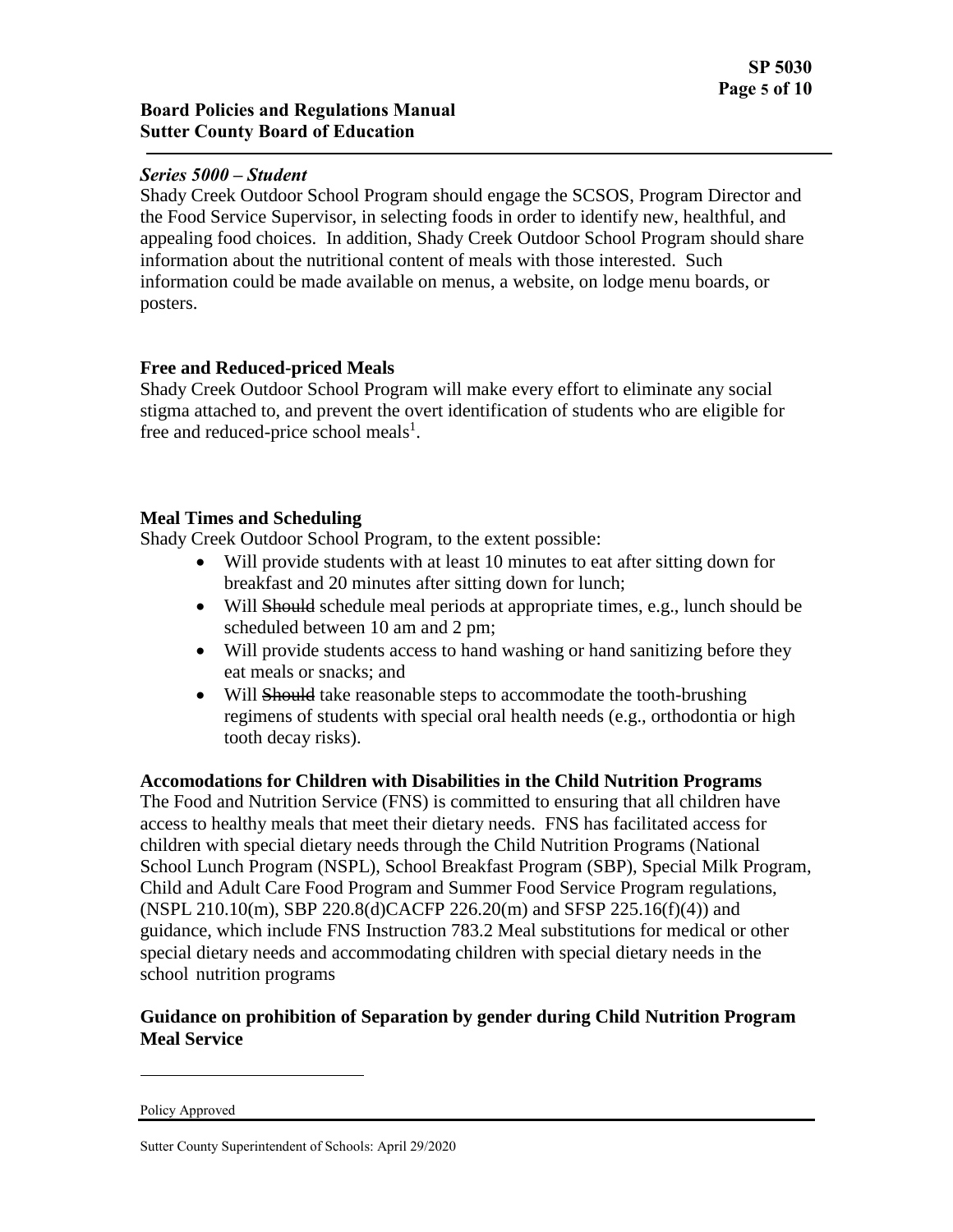School food authorities (SFA's), organizations, and institutions impacted by this guidance are those participating in any of the following Child Nutrition Programs: NSP, SBP, Fresh Fruit and Vegetable Program, SMP, CACFP and SFSP. These include any schools, child or adult care institutions and facilities, camps (including residential facilities, and other sites, as defined in 7 CFR §§ 210.2, 215.2, 225.2, and 226.2), that are providing meal service as a Program activity. In general, SFA's, institution, and organizations participating in the Child Nutrition Programs are not permitted to separate children on any protected basis during the serve of Program meals or snacks, in keeping with Federal non-discrimination laws and policies outlined for the

Department of Agriculture (USDA) programs in 7 CFR Parts 15, 15a, and 15b. Federal law prohibits discrimination based on gender at any education institution Federal assistance.

#### **Access to Drinking Water**

- Students and school staff members will have access to free, safe, fresh drinking water at all times throughout the school day. Water will be available in the Shady Creek Outdoor School Program Holland Hall Dining Room at all meal times.

- Shady Creek Outdoor School Program staff will be encouraged to model drinking water consumption.

- Maintenance will be performed on all water fountains regularly to ensure the hygiene standards for drinking fountains, and other methods for delivering drinking water maintained.

## **Qualifications of School Food Service Staff**

Qualified Food Service Management will administer the school meal programs. As part of Shady Creek's responsibility to operate a food service program, Shady Creek will provide the avenues for continuing professional development for all food service personnel<sup>2</sup>. Shady Creek recognizes the cultural diversity within the student population and will include as a part of staff development to reflect the diversity of healthy food traditions in the student population. Staff development programs should include appropriate certification and/or training programs for cafeteria workers according to their levels of responsibility.

## **Sharing of Foods and Beverages**

 $\overline{a}$ 

Shady Creek does not allow the students to bring food/snacks from home. When students are given snacks, for health reasons, they are told not to "share" their snacks.

Policy Approved  $2$  school nutrition staff development programs are available through the USDA, School Nutrition Association, and National Food Service Management Institute.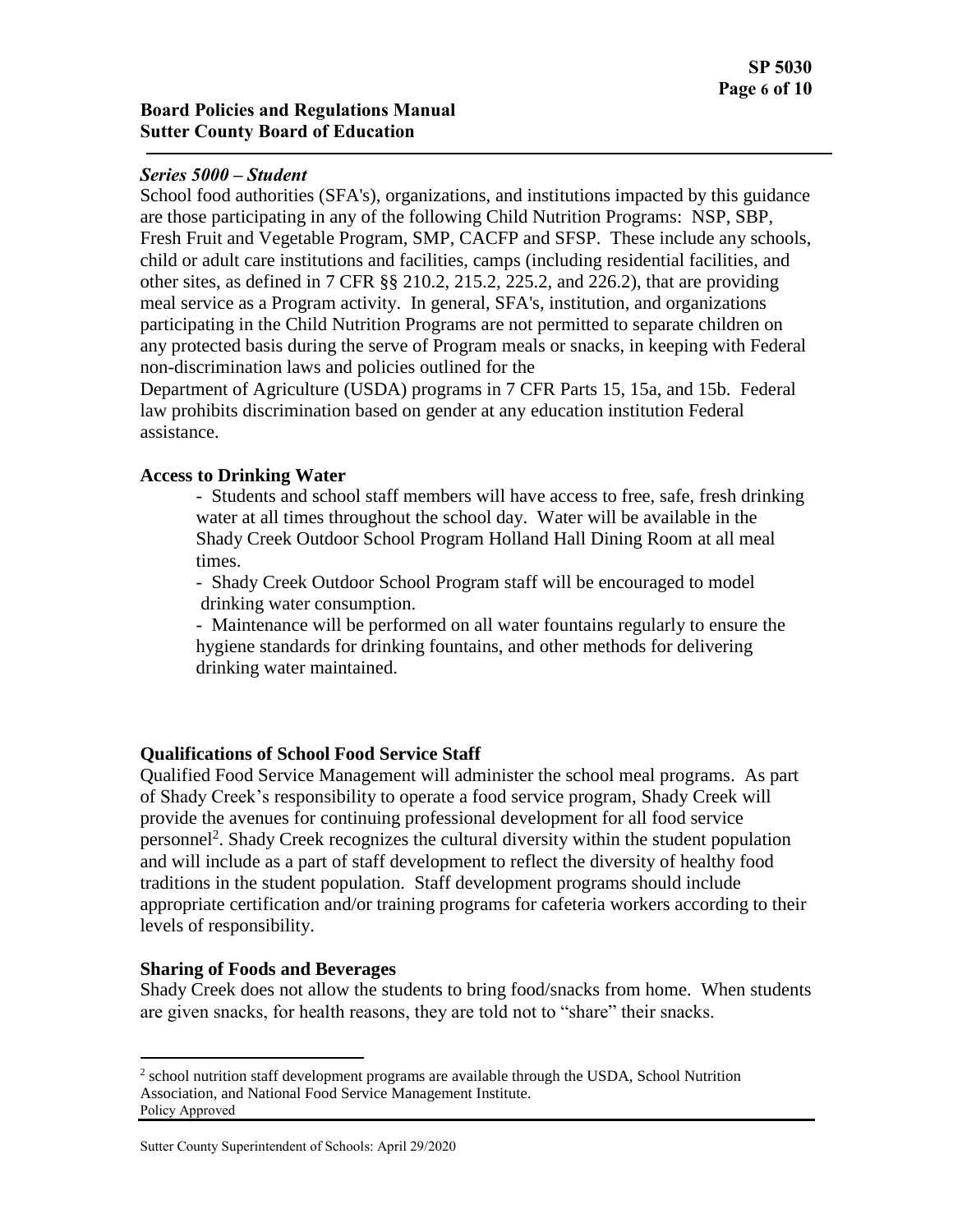#### **III. Nutrition and Physical Activity Promotion and Food Marketing**

#### **Nutrition Education and Promotion**

Shady Creek aims to encourage and support healthy eating by students. Shady Creek should, to the extent possible, provide nutrition information through signage and by meals served, in MyPlate© (i.e. fruits, vegetables and whole grains).

#### **Communications with Parents**

Shady Creek will keep the communication lines open to parents, concerned with the dietary needs of their child, while they are at Shady Creek. If needed, with follow-up. The Shady Creek web-site is also a good resource<sup>3</sup>.

## **IV. Physical Activity Opportunities**

#### **Daily Physical Activity**

All students in attendance at Shady Creek Outdoor School will receive daily instructional trails (walking/hiking) towards their physical exercise. 150 minutes per week for elementary school students and 225 minutes per week for middle and high school students. Shady Creek will provide adequate space/equipment and conform to all safety standards.

#### **Supervised Recreation**

All elementary school students will have at least 20 minutes a day of supervised recreation, preferably outdoors, during which schools should encourage moderate to vigorous physical activity verbally and through the provision of space and equipment.

Shady Creek will offer a range of activities that meet the needs, interests, and abilities of all students including boys, girls, students with disabilities, and students with special health-care needs.

Students attend Shady Creek during their  $5<sup>th</sup>$  or  $6<sup>th</sup>$  grade year of school. While students are attending Shady Creek, they are active on trails for 60 minutes per class, during evening activities (night hikes and fun night dance); they will also receive  $30 - 40$ minutes of 'recreation/teacher time' times a week.

#### **Physical Activity and Punishment**

Teachers and Shady Creek staff will not use activity or withhold opportunities for physical activity as a punishment.

#### **Safe routes to school**

```
Policy Approved
<sup>3</sup> Shadycreek.org
```
 $\overline{a}$ 

Sutter County Superintendent of Schools: April 29/2020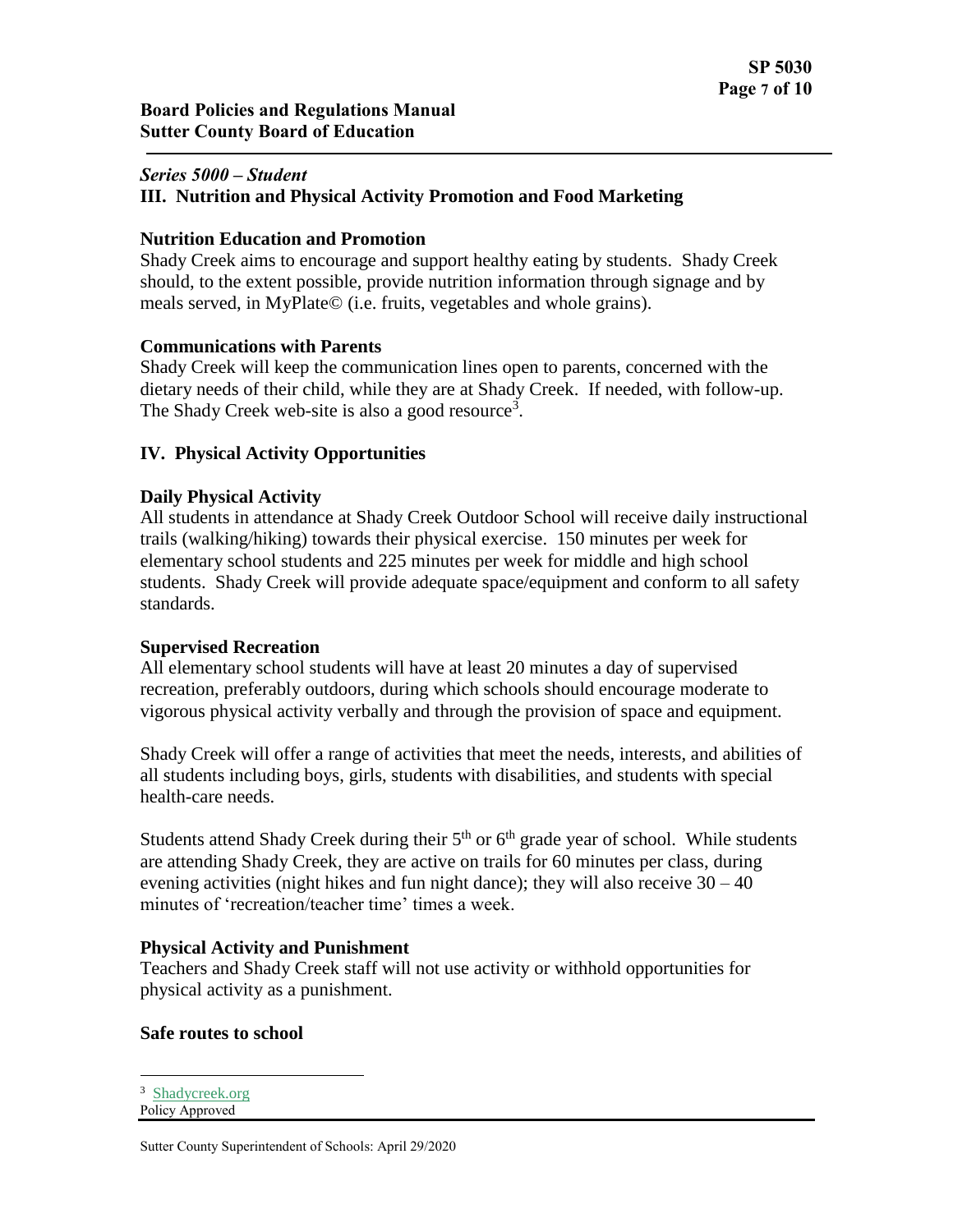Once the students arrive at Shady Creek, via school bus or car from their own schools, there is no a need to transport students. This area is not applicable.

#### **Use of school facilities outside of school hours**

Not applicable

## **V. Monitoring and policy review**

## **Monitoring**

The Shady Creek Director will ensure compliance with the nutrition and physical activity wellness policy. The Shady Creek Director and the Food Service Manager will ensure compliance with those policies at Shady Creek.

School food service staff, at Shady Creek, will ensure compliance with nutrition policies within school food service areas and will report on this matter to the Food Service Manager and the Director.

## **Policy review**

To help with the ongoing development of Shady Creek's wellness policy, Shady Creek will conduct periodic reviews and identify and prioritize any needsto ensure that policies and procedures are met.

Assessments will be repeated every year to help review policy compliance, assess progress, and determine areas in need of improvement. As part of that review, Shady Creek will review eating and physical activity; and program elements. Shady Creek will, as necessary, revise the wellness policies and develop work plans to facilitate their implementation.

The following information will be included in this assessment:

- the extent to which Shady Creek is in compliance with the wellness policy
- a comparison of the Shady Creek policy to model other school wellness policies
- the progress made in attaining the goals of the policy
- any recommendations to change the policy
- detailed action plan for the following school year to achieve annual goals and objectives

-any additional information required by the USDA

This assessment shall be posted along with the Shady Creek Outdoor School Program Wellness Policy.

(cf. 3552 - Summer Meal Program) (cf. 3554 - Other Food Sales) (cf. 5030 - Student Wellness) (cf. 5148 - Child Care and Development)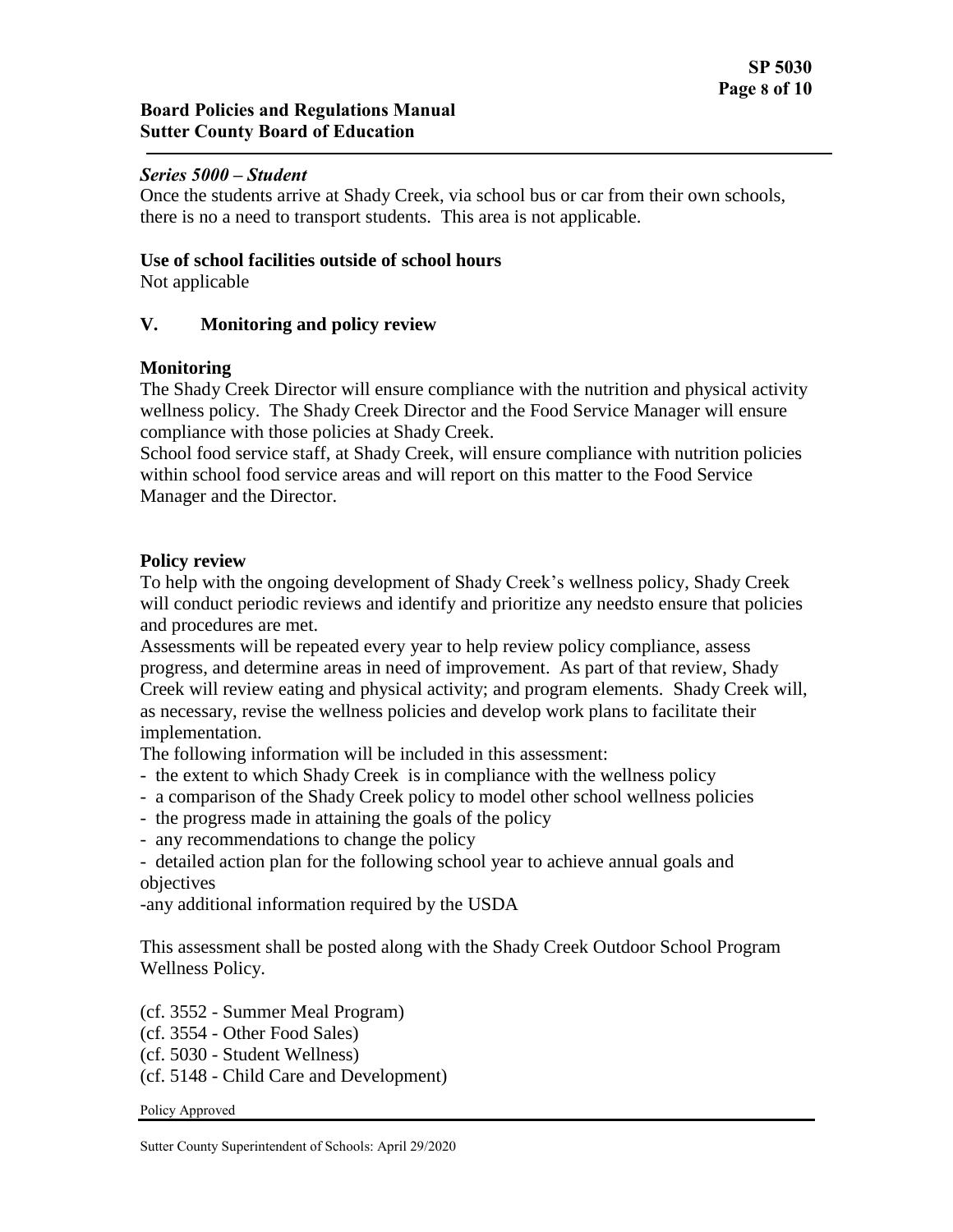(cf. 5148.2 - Before/After School Programs) (cf. 5148.3 - Preschool/Early Childhood Education) (cf. 1312.4 - Williams Uniform Complaint Procedures) (cf. 3517- Facilities Inspection) (cf. 7110 - Facilities Master Plan) (cf. 0500 - Accountability) (cf. 3555 - Nutrition Program Compliance) Legal Reference: EDUCATION CODE 35182.5 Contracts, non-nutritious beverages 38080-38103 Cafeteria, establishment and use 45103.5 Contracts for management consulting services; restrictions 49430-49434 Pupil Nutrition, Health, and Achievement Act of 2001 49490-49494 School breakfast and lunch programs 49500-49505 School meals 49510-49520 Nutrition 49530-49536 Child Nutrition Act 49540-49546 Child care food program 49547-49548.3 Comprehensive nutrition services 49550-49562 Meals for needy students 49570 National School Lunch Act 51795-51797 School gardens HEALTH AND SAFETY CODE 113700-114437 California Retail Food Code CODE OF REGULATIONS, TITLE 5 15510 Mandatory meals for needy students 15530-15535 Nutrition education 15550-15565 School lunch and breakfast programs 15575-15578 Requirements for foods and beverages outside federal meal programs UNITED STATES CODE, TITLE 42 1751-1769j National School Lunch Program, including: 1758b Local wellness policy 1761 Summer Food Service Program and Seamless Summer Feeding Option 1769a Fresh Fruit and Vegetable Program 1771-1793 Child nutrition, especially: 1772 Special Milk Program 1773 National School Breakfast Program CODE OF FEDERAL REGULATIONS, TITLE 7 210.1-210.31 National School Lunch Program 215.1-215.18 Special Milk Program 220.2-220.23 National School Breakfast Program 245.1-245.13 Eligibility for free and reduced-price meals and free milk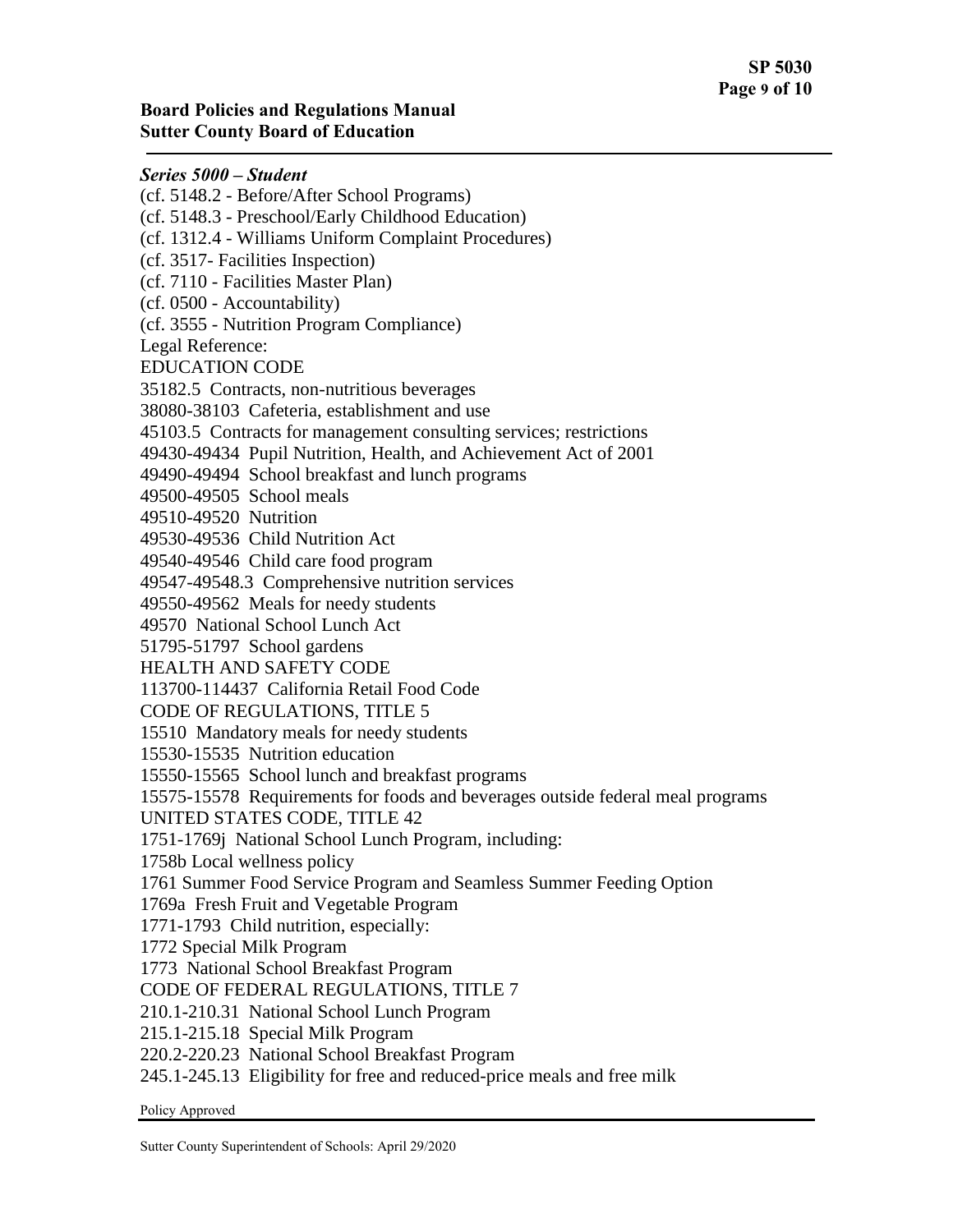Management Resources: CSBA PUBLICATIONS Building Healthy Communities: A School Leader's Guide to Collaboration and Community Engagement, 2009 Nutrition Standards for Schools: Implications for Student Wellness, Policy Brief, rev. October 2007 Monitoring for Success: Student Wellness Policy Implementation Monitoring Report and Guide, 2007 Student Wellness: A Healthy Food and Physical Activity Policy Resource Guide, rev. April 2006 CALIFORNIA DEPARTMENT OF EDUCATION PUBLICATIONS School Meals Initiative Summary Healthy Children Ready to Learn, January 2005 CALIFORNIA PROJECT LEAN PUBLICATIONS Policy in Action: A Guide to Implementing Your Local School Wellness Policy, October 2006 U.S. DEPARTMENT OF AGRICULTURE PUBLICATIONS School Breakfast Toolkit Fresh Fruit and Vegetable Program: Handbook for Schools, December 2010 Food Buying Guide for Child Nutrition Programs, December 2007 Civil Rights Compliance and Enforcement - Nutrition Programs and Activities, FNS Instruction 113-1, November 2005 Guidance for School Food Authorities: Developing a School Food Safety Program Based on the Process Approach to HACCP Principles, June 2005 Dietary Guidelines for Americans, 2005 WEB SITES CSBA: http://www.csba.org California Department of Education, Nutrition Services Division: http://www.cde.ca.gov/ls/nu California Department of Public Health: http://www.cdph.ca.gov California Farm Bureau Federation: http://www.cfbf.com California Food Policy Advocates: http://www.cfpa.net California Healthy Kids Resource Center: http://www.californiahealthykids.org California Project LEAN (Leaders Encouraging Activity and Nutrition): http://www.californiaprojectlean.org California School Nutrition Association: http://www.calsna.org Centers for Disease Control and Prevention: http://www.cdc.gov National Alliance for Nutrition and Activity: http://www.cspinet.org/nutritionpolicy/nana.html U.S. Department of Agriculture, Food and Nutrition Service: http://www.fns.usda.gov/fns